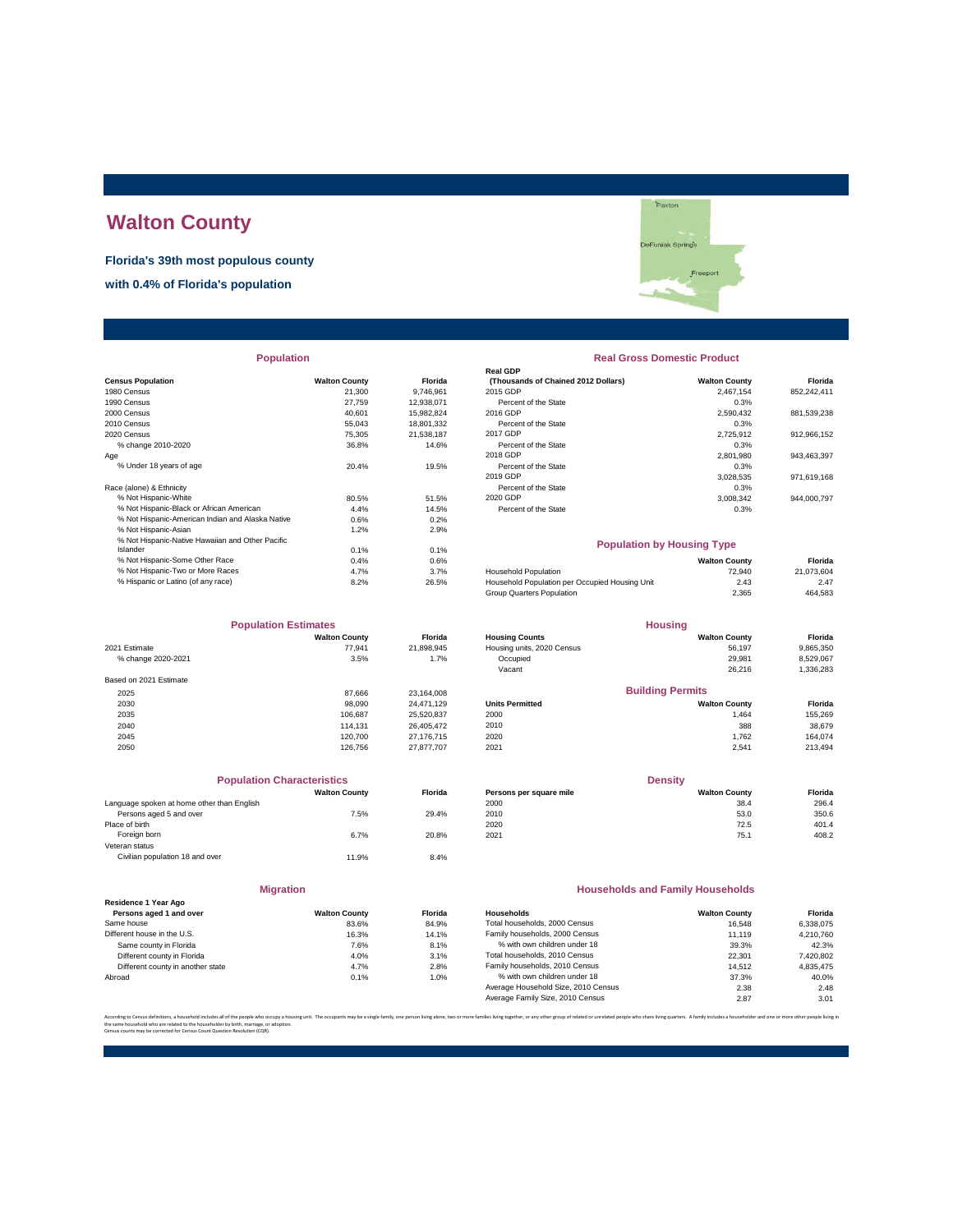## **Walton County**

|                                                                              |                      |                   | <b>Employment and Labor Force</b>                  |                      |               |
|------------------------------------------------------------------------------|----------------------|-------------------|----------------------------------------------------|----------------------|---------------|
| <b>Establishments</b>                                                        |                      |                   | <b>Establishments</b>                              |                      |               |
| 2020                                                                         | <b>Walton County</b> | Florida           | % of All Industries, 2020                          | <b>Walton County</b> | Florida       |
| All industries                                                               | 3,243                | 763,854           | All industries                                     | 3,243                | 763,854       |
| Natural Resource & Mining                                                    | 17                   | 5,514             | Natural Resource & Mining                          | 0.5%                 | 0.7%          |
| Construction<br>Manufacturing                                                | 485<br>49            | 77,720            | Construction<br>Manufacturing                      | 15.0%                | 10.2%<br>2.9% |
| Trade, Transportation and Utilities                                          |                      | 21,822            |                                                    | 1.5%                 |               |
| Information                                                                  | 593<br>45            | 145,853<br>13,437 | Trade, Transportation and Utilities<br>Information | 18.3%<br>1.4%        | 19.1%<br>1.8% |
| <b>Financial Activities</b>                                                  | 513                  | 83,911            | <b>Financial Activities</b>                        | 15.8%                | 11.0%         |
| Professional & Business Services                                             | 680                  | 187,348           | Professional & Business Services                   | 21.0%                | 24.5%         |
| Education & Health Services                                                  | 206                  | 87,764            | Education & Health Services                        | 6.4%                 | 11.5%         |
| Leisure and Hospitality                                                      | 390                  | 61,008            | Leisure and Hospitality                            | 12.0%                | 8.0%          |
| <b>Other Services</b>                                                        | 182                  | 56,385            | Other Services                                     | 5.6%                 | 7.4%          |
| Government                                                                   | 39                   | 5,895             | Government                                         | 1.2%                 | 0.8%          |
|                                                                              |                      |                   |                                                    |                      |               |
| <b>Average Annual Employment</b>                                             |                      |                   | <b>Average Annual Wage</b>                         |                      |               |
| % of All Industries, 2020                                                    | <b>Walton County</b> | Florida           | 2020                                               | <b>Walton County</b> | Florida       |
| All industries                                                               | 27,240               | 8,453,489         | All industries                                     | \$44,000             | \$55,840      |
| Natural Resource & Mining                                                    | 9.4%                 | 0.8%              | Natural Resource & Mining                          | \$47,458             | \$37,710      |
| Construction                                                                 | 1.5%                 | 6.7%              | Construction                                       | \$43,266             | \$55,840      |
| Manufacturing                                                                | 21.1%                | 4.5%              | Manufacturing                                      | \$37,129             | \$66,738      |
| Trade, Transportation and Utilities                                          | 0.6%                 | 20.6%             | Trade, Transportation and Utilities                | \$85,374             | \$49,342      |
| Information                                                                  | 6.9%                 | 1.5%              | Information                                        | \$60,614             | \$93,360      |
| <b>Financial Activities</b>                                                  | 10.1%                | 6.9%              | <b>Financial Activities</b>                        | \$60,011             | \$84,295      |
| Professional & Business Services                                             | 9.2%                 | 16.1%             | Professional & Business Services                   | \$54,550             | \$68,218      |
| Education & Health Services                                                  | 24.9%                | 15.3%             | Education & Health Services                        | \$31,680             | \$55,099      |
| Leisure and Hospitality                                                      | 3.1%                 | 11.9%             | Leisure and Hospitality                            | \$36,200             | \$27,694      |
| <b>Other Services</b>                                                        | 0.2%                 | 3.0%              | Other Services                                     | \$47,785             | \$41.131      |
| Government                                                                   | 12.8%                | 12.5%             | Government                                         | \$47,859             | \$58,821      |
| Industries may not add to the total due to confidentiality and unclassified. |                      |                   |                                                    |                      |               |
| Labor Force as Percent of Population                                         |                      |                   |                                                    |                      |               |
| Aged 18 and Older                                                            | <b>Walton County</b> | Florida           | <b>Unemployment Rate</b>                           | <b>Walton County</b> | Florida       |
| 2000                                                                         | 61.6%                | 64.2%             | 2000                                               | 3.5%                 | 3.8%          |
| 2010                                                                         | 59.0%                | 61.8%             | 2010                                               | 9.1%                 | 10.8%         |
| 2020                                                                         | 54.4%                | 58.6%             | 2020                                               | 6.3%                 | 8.2%          |
| 2021                                                                         | 54.0%                | 59.0%             | 2021                                               | 3.5%                 | 4.6%          |
|                                                                              |                      |                   |                                                    |                      |               |
|                                                                              |                      |                   | <b>Income and Financial Health</b>                 |                      |               |
| Personal Income (\$000s)                                                     | <b>Walton County</b> | Florida           | Per Capita Personal Income                         | <b>Walton County</b> | Florida       |
| 2000                                                                         | \$828,435            | \$472,851,789     | 2000                                               | \$20,327             | \$29,466      |
| 2010                                                                         | \$2,211,521          | \$732,457,478     | 2010                                               | \$40,054             | \$38,865      |
| 2011                                                                         | \$2,369,348          | \$771,409,454     | 2011                                               | \$42,604             | \$40,482      |
| % change 2010-11                                                             | 7.1%                 | 5.3%              | % change 2010-11                                   | 6.4%                 | 4.2%          |
| 2012                                                                         | \$2,667,791          | \$800,551,723     | 2012                                               | \$46,627             | \$41,475      |
| % change 2011-12                                                             | 12.6%                | 3.8%              | % change 2011-12                                   | 9.4%                 | 2.5%          |
| 2013                                                                         | \$2,754,543          | \$802,975,701     | 2013                                               | \$46,504             | \$41,069      |
| % change 2012-13                                                             | 3.3%                 | 0.3%              | % change 2012-13                                   | $-0.3%$              | $-1.0%$       |
| 2014                                                                         | \$3,031,233          | \$861,412,339     | 2014                                               | \$49,494             | \$43,388      |
| % change 2013-14                                                             | 10.0%                | 7.3%              | % change 2013-14                                   | 6.4%                 | 5.6%          |
| 2015                                                                         | \$3,336,921          | \$919,834,894     | 2015                                               | \$52,845             | \$45,493      |
| % change 2014-15                                                             | 10.1%                | 6.8%              | % change 2014-15                                   | 6.8%                 | 4.9%          |
| 2016                                                                         | \$3,687,920          | \$954,069,719     | 2016                                               | \$56,314             | \$46,253      |
| % change 2015-16                                                             | 10.5%                | 3.7%              | % change 2015-16                                   | 6.6%                 | 1.7%          |
| 2017                                                                         | \$4,068,102          | \$1,023,131,116   | 2017                                               | \$59,728             | \$48,774      |
| % change 2016-17                                                             | 10.3%                | 7.2%              | % change 2016-17                                   | 6.1%                 | 5.5%          |
| 2018                                                                         | \$4,564,385          | \$1,087,188,628   | 2018                                               | \$64,401             | \$51,150      |
| % change 2017-18                                                             | 12.2%                | 6.3%              | % change 2017-18                                   | 7.8%                 | 4.9%          |
| 2019                                                                         | \$4,895,051          | \$1,139,799,293   | 2019                                               | \$66,036             | \$53,034      |
| % change 2018-19                                                             | 7.2%                 | 4.8%              | % change 2018-19                                   | 2.5%                 | 3.7%          |
| 2020                                                                         | \$5,354,767          | \$1,209,995,921   | 2020                                               | \$69,862             | \$55,675      |
| % change 2019-20                                                             | 9.4%                 | 6.2%              | % change 2019-20                                   | 5.8%                 | 5.0%          |
|                                                                              |                      |                   |                                                    |                      |               |
| Earnings by Place of Work (\$000s)                                           |                      |                   | <b>Median Income</b>                               |                      |               |
| 2000                                                                         | \$414,803            | \$308,751,767     | Median Household Income                            | \$67,390             | \$57,703      |
| 2010                                                                         | \$956,743            | \$438,983,914     | Median Family Income                               | \$78,304             | \$69,670      |
| 2011                                                                         | \$980,076            | \$450,498,606     |                                                    |                      |               |
| % change 2010-11                                                             | 2.4%                 | 2.6%              | Percent in Poverty, 2020                           |                      |               |
| 2012                                                                         | \$1,113,557          | \$468,410,475     | All ages in poverty                                | 11.4%                | 12.4%         |
| % change 2011-12                                                             | 13.6%                | 4.0%              | Under age 18 in poverty                            | 18.0%                | 17.2%         |
| 2013                                                                         | \$1,232,142          | \$482,898,301     | Related children age 5-17 in families in poverty   | 17.3%                | 16.5%         |
| % change 2012-13                                                             | 10.6%                | 3.1%              |                                                    |                      |               |
| 2014                                                                         | \$1,353,687          | \$512,375,290     | <b>Personal Bankruptcy Filing Rate</b>             |                      |               |
| % change 2013-14                                                             | 9.9%                 | 6.1%              | (per 1,000 population)                             | <b>Walton County</b> | Florida       |
| 2015                                                                         | \$1,466,941          | \$544,408,719     | 12-Month Period Ending December 31, 2020           | 0.73                 | 1.66          |
| % change 2014-15                                                             | 8.4%                 | 6.3%              | 12-Month Period Ending December 31, 2021           | 0.64                 | 1.38          |
| 2016                                                                         | \$1,584,092          | \$569,769,284     | <b>State Rank</b>                                  | 52                   | <b>NA</b>     |
| % change 2015-16                                                             | 8.0%                 | 4.7%              | NonBusiness Chapter 7 & Chapter 13                 |                      |               |
| 2017                                                                         | \$1,704,147          | \$603,668,170     |                                                    |                      |               |
| % change 2016-17                                                             | 7.6%                 | 5.9%              | Workers Aged 16 and Over                           | <b>Walton County</b> | Florida       |
| 2018                                                                         | \$1,775,286          | \$639,620,451     | Place of Work in Florida                           |                      |               |
| % change 2017-18                                                             | 4.2%                 | 6.0%              | Worked outside county of residence                 | 22.9%                | 18.1%         |
| 2019                                                                         | \$1,967,927          | \$671,553,148     | Travel Time to Work                                |                      |               |
| % change 2018-19                                                             | 10.9%                | 5.0%              | Mean travel time to work (minutes)                 | 28.1                 | 27.9          |
| 2020                                                                         | \$2,084,202          | \$688,764,753     |                                                    |                      |               |
| % change 2019-20                                                             | 5.9%                 | 2.6%              |                                                    |                      |               |